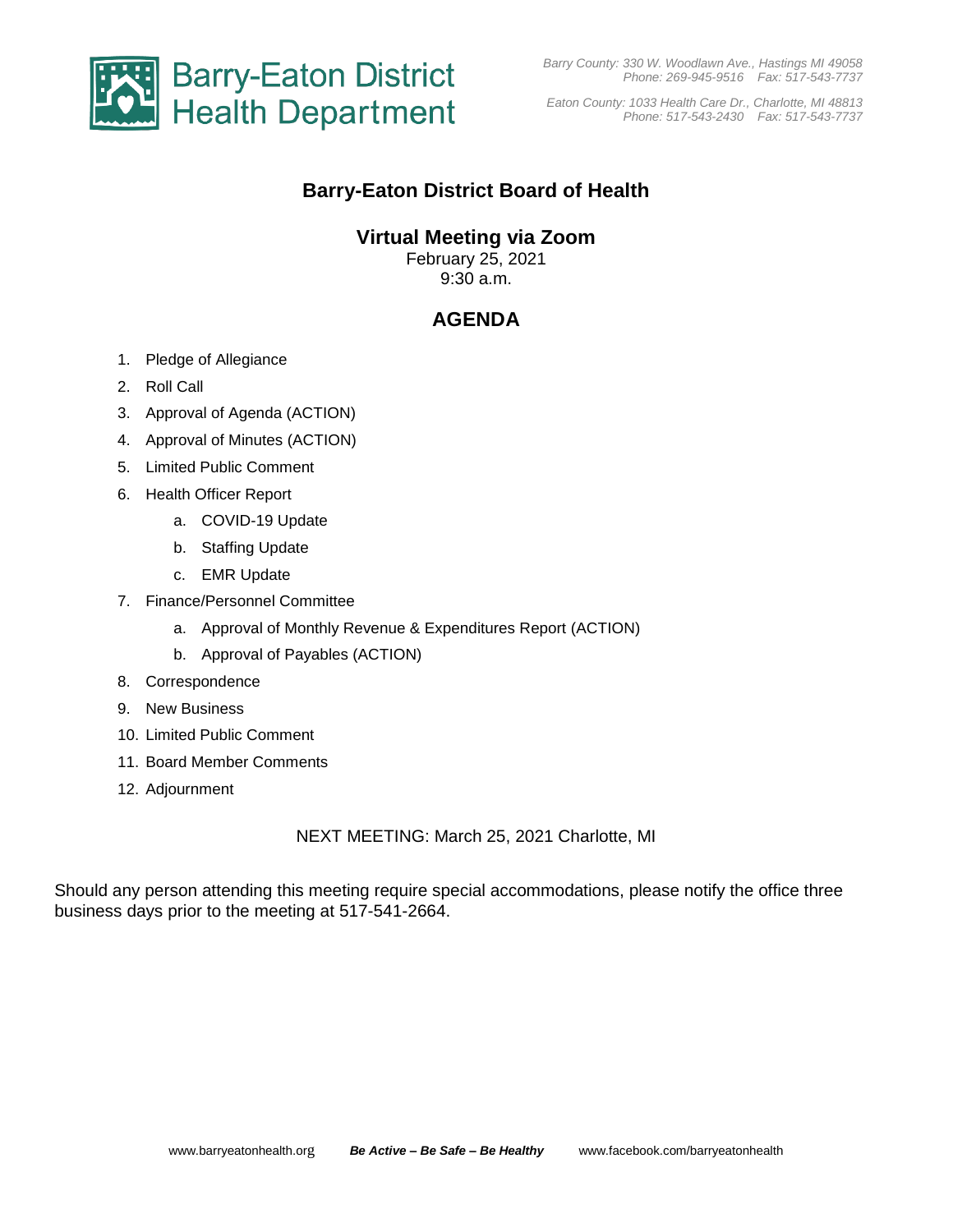

*Eaton County: 1033 Health Care Dr., Charlotte, MI 48813 Phone: 517-543-2430 Fax: 517-543-7737*

#### Minutes of the Board of Health Regular Meeting February 25, 2021 Virtual Meeting via Zoom

Meeting was called to order by Chairperson Geiger at 9:30 a.m.

|    | 1. Pledge of<br>Allegiance       | All present joined in for the Pledge of Allegiance.                                                                                                                                                                                                                                                                                                                                                                                                                                                                                                                                                                                                                                                                                                                                                                                                                                                                                                                                                                                                                                                                                                                                                                                                                                                                                                                                                                                                                                      |
|----|----------------------------------|------------------------------------------------------------------------------------------------------------------------------------------------------------------------------------------------------------------------------------------------------------------------------------------------------------------------------------------------------------------------------------------------------------------------------------------------------------------------------------------------------------------------------------------------------------------------------------------------------------------------------------------------------------------------------------------------------------------------------------------------------------------------------------------------------------------------------------------------------------------------------------------------------------------------------------------------------------------------------------------------------------------------------------------------------------------------------------------------------------------------------------------------------------------------------------------------------------------------------------------------------------------------------------------------------------------------------------------------------------------------------------------------------------------------------------------------------------------------------------------|
|    | 2. Roll Call                     | Board Members Present: Commissioner Dave Jackson, Commissioner Joe<br>Brehler, Commissioner Blake Mulder, Commissioner Ben Geiger, Commissioner<br>Jeremy Whittum and Commissioner Jon Smelker.<br>Staff Present: Colette Scrimger (Health Officer), Andrew Roush (Administrative<br>Services Director), Jay VanStee (Environmental Health Director), Taylor<br>Olsabeck (Epidemiologist) and Anne Barna (Planning and Health Promotion<br>Director).                                                                                                                                                                                                                                                                                                                                                                                                                                                                                                                                                                                                                                                                                                                                                                                                                                                                                                                                                                                                                                    |
| 3. | Approval of<br>Agenda            | Motion by Commissioner Jackson, supported by Commissioner Brehler to<br>approve the agenda as amended. All ayes, motion carried.                                                                                                                                                                                                                                                                                                                                                                                                                                                                                                                                                                                                                                                                                                                                                                                                                                                                                                                                                                                                                                                                                                                                                                                                                                                                                                                                                         |
| 4. | Approval of<br><b>Minutes</b>    | Motion by Commissioner Mulder, supported by Commissioner Smelker to<br>approve the January 2021 Regular Meeting minutes as provided. All ayes,<br>motion carried.                                                                                                                                                                                                                                                                                                                                                                                                                                                                                                                                                                                                                                                                                                                                                                                                                                                                                                                                                                                                                                                                                                                                                                                                                                                                                                                        |
| 5. | <b>Limited Public</b><br>Comment | <b>NONE</b>                                                                                                                                                                                                                                                                                                                                                                                                                                                                                                                                                                                                                                                                                                                                                                                                                                                                                                                                                                                                                                                                                                                                                                                                                                                                                                                                                                                                                                                                              |
| 6. | <b>Health Officer</b><br>Report  | COVID-19 Update<br>а.<br>Taylor shared information concerning the sequencing, infection rate and<br>tracing efforts of variants for SARS-CoV-2, the virus that causes<br>COVID-19. The State is scheduled to provide a no-cost texting platform,<br>developed by a software company out of Southfield, MI, to aid with<br>ongoing contact tracing and case investigation efforts. Anne presented<br>data from the State of Michigan's Vaccine Dashboard, which displays<br>the number of vaccines distributed and administered by county and<br>amongst health department district(s) throughout the State. More<br>information related to our Covid-19 response and data is available at<br>www.barryeatonhealth.org. Colette updated the Board on our current,<br>as well as other potential off-site vaccination clinic locations, and sought<br>approval to investigate the upgrading of our scheduling/contact<br>software. Motion by Commissioner Brehler, supported by Commissioner<br>Whittum to authorize the Health Officer to proceed discussions with<br>Qualtrics to develop a scheduling/contact software program to meet the<br>needs of the Agency. Once available, a proposal will be shared with the<br>Board for review and final approval either by order of a Special Meeting<br>or at the next Regularly Scheduled Meeting in March. Roll Call vote:<br>Smelker - YES, Whittum - YES, Mulder - YES, Geiger - YES, Brehler -<br>YES, Jackson - YES. Motion carried. |